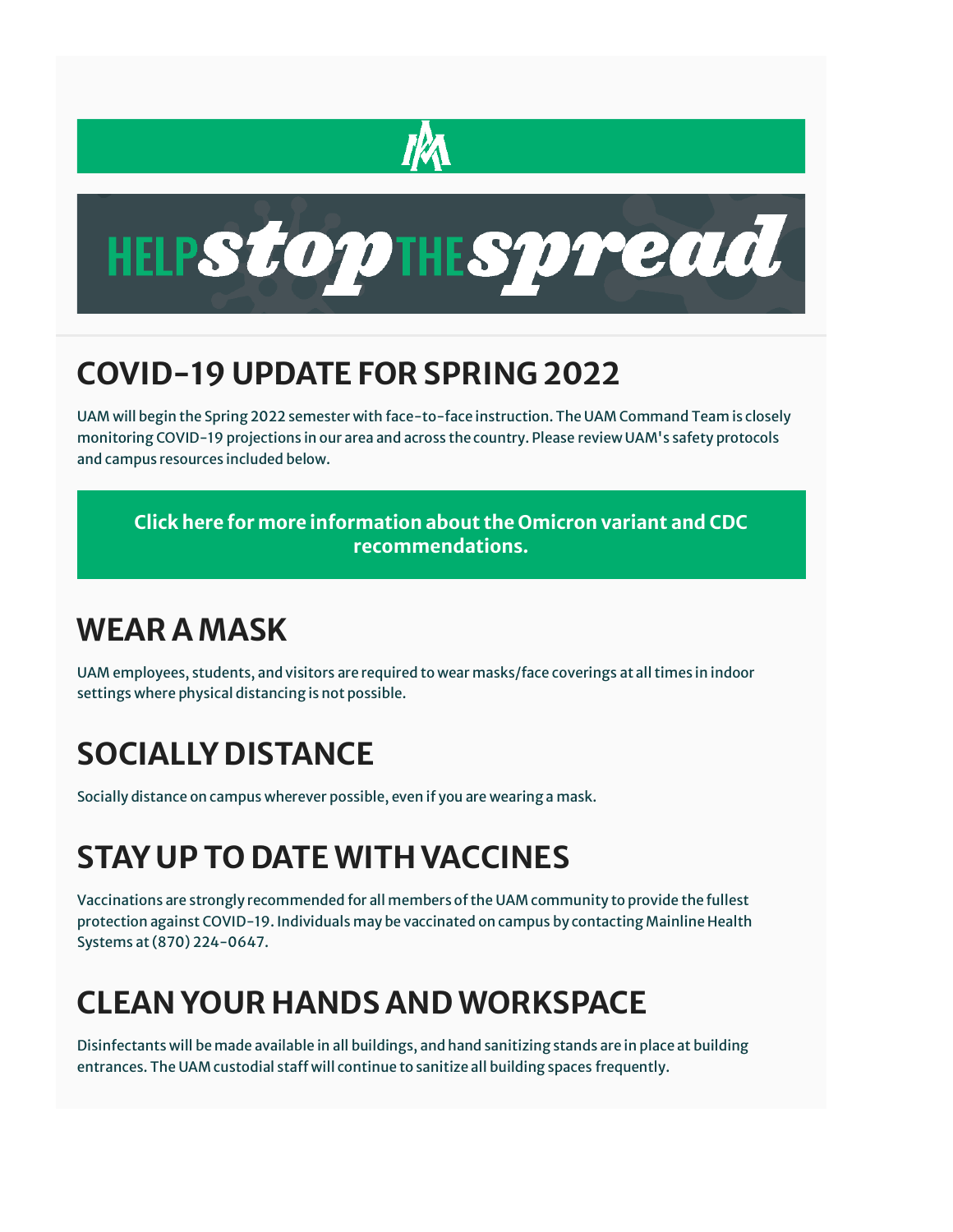### **GET TESTED AND REPORT POSITIVES AND EXPOSURES**

Mainline Health Systems offers COVID-19 vaccinations and COVID-19 testing on the Monticello campus.

All faculty, staff, and students are asked to fill out the UAM COVID-19 Reporting Form if they believe they are COVID-19 positive or if they believe they have been exposed to COVID-19. As defined by the [CDC,](https://linkprotect.cudasvc.com/url?a=https%3a%2f%2fuamont.us12.list-manage.com%2ftrack%2fclick%3fu%3df1a2a8bb2963e7698fc7be83d%26id%3d14f571d158%26e%3d6ac2c52ce0&c=E,1,7_e5824iTXuO6S4mhXTUuccFxNglurLRGCA_SnKmbEdNmGL__u3Sm2zDiJjZU3eElQCVbINQ_eQvNvFHY9KaeeLb0EjDeDUAgRorp4qOFdozqsFVgg-FD3ADSw,,&typo=1) "exposed" means you have been in close contact (less than six feet away for more than 15 minutes) with someone who has been confirmed as COVID-19 positive. If this applies to you, using this tool will assist UAM in identifying possible spread and notify Student Health Services or Human Resources, where applicable. The faculty members of students whose class attendance may ultimately be affected by quarantine or isolation will also be notified through this system. UAM is bound to report certain health data to the Arkansas Department of Health and the UA System.

### **[Click here to access UAM's COVID-19 reporting form.](https://cm.maxient.com/reportingform.php?UnivofArkansasMonticello&layout_id=5)**

## **CAMPUS RESOURCES**

#### **Mainline Health Systems**

Mainline Health Systems offers COVID-19 vaccinations and COVID-19 testing on the Monticello campus. All UAM employees and students can use these services located in the Maxwell Hall Annex during their operating hours.

**Hours:** Monday-Friday, 7 a.m.-11:30 a.m. and 12 p.m.-3:30 p.m. Calling ahead is recommended but not required: (870) 224-0647

#### **Student Health Services**

The Office of Student Health Services is located in the Randy S. Risher Wellness Center, next to the Gibson University Center (UC). Visits with our campus nurse and student health assistants are available by appointment only during business hours (weekdays from 8 a.m.-4:30 p.m.). Learn more about available student health resources on the Student Health Services webpage.

### **[Click here to visit the Student Health Services webpage.](https://www.uamont.edu/life/health.html)**

#### **The UAM Counseling Center**

The UAM Counseling Center is committed to creating a safe, welcoming, and affirming environment for all. This includes students who access our services as well as all individuals who are part of our university community. Counseling services are provided in the Gibson University Center at no cost to students currently attending UAM. Sessions are typically available Monday-Friday from 8 a.m.-4:30 p.m. Mainline Health Systems has access to psychiatric and medical services and individual and group therapy. Counseling services can be reached at (870) 460-1654.